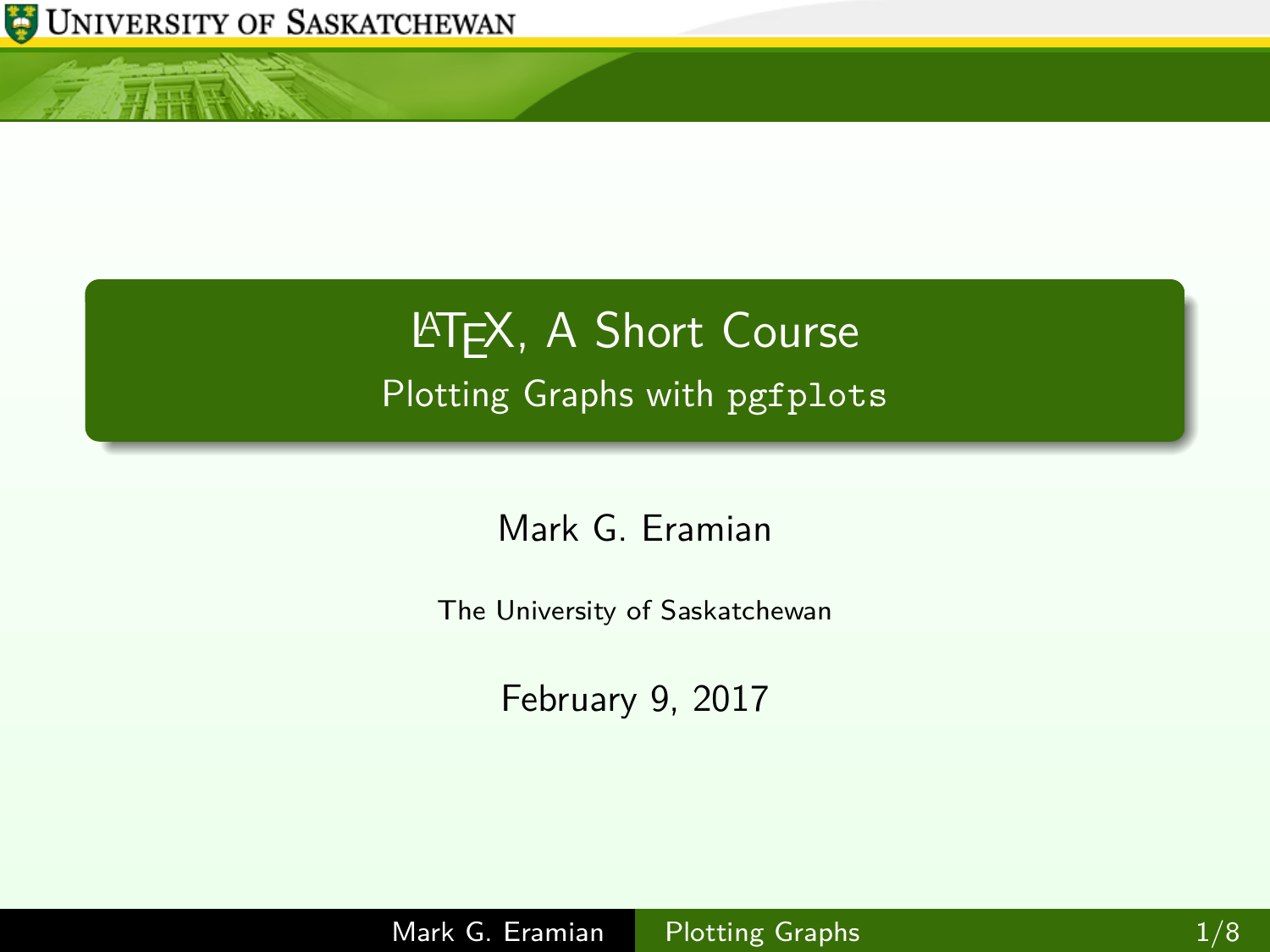小庄区

- pgfplots is a package built on tope of the tikz drawing package.
- A graph must appear within a tikzpicture environment.
- A plot is made with the axis environment.
- Let's start with an example.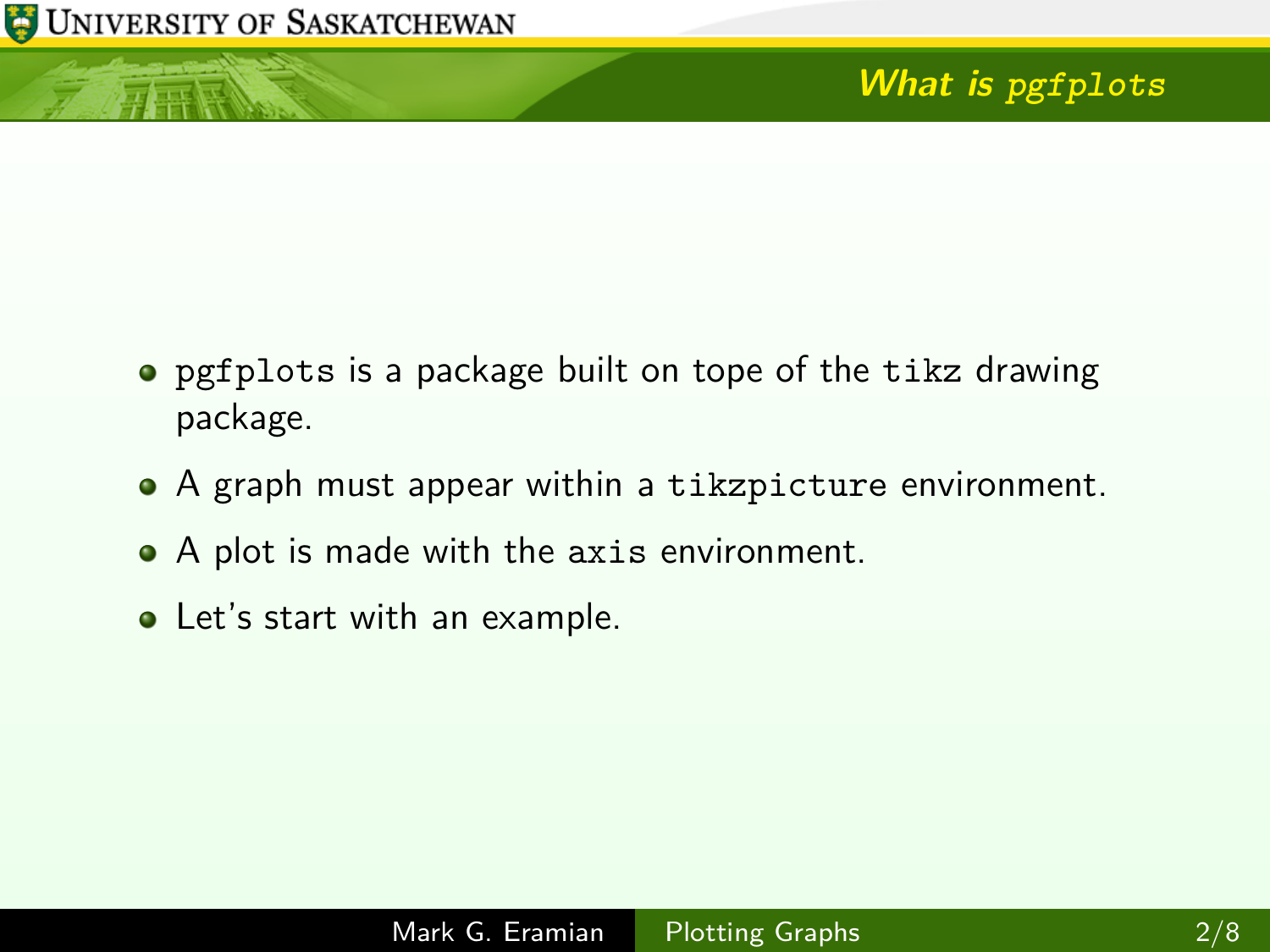## **Example - Data from a File**

```
\ usepackage { pgfplots }
\ pgfplotsset { compat =1.5}
...
\ begin { tikzpicture }
\ begin { axis }[
title={Quadratic Function y = f(x) = x^2 + 2$},
xlabel={$x$}\,
y \,label = {\frac{6}{9}y \,$},
]
\addplot [blue] table {mydata.dat}
\end{ axis }
\end{ tikzpicture }
```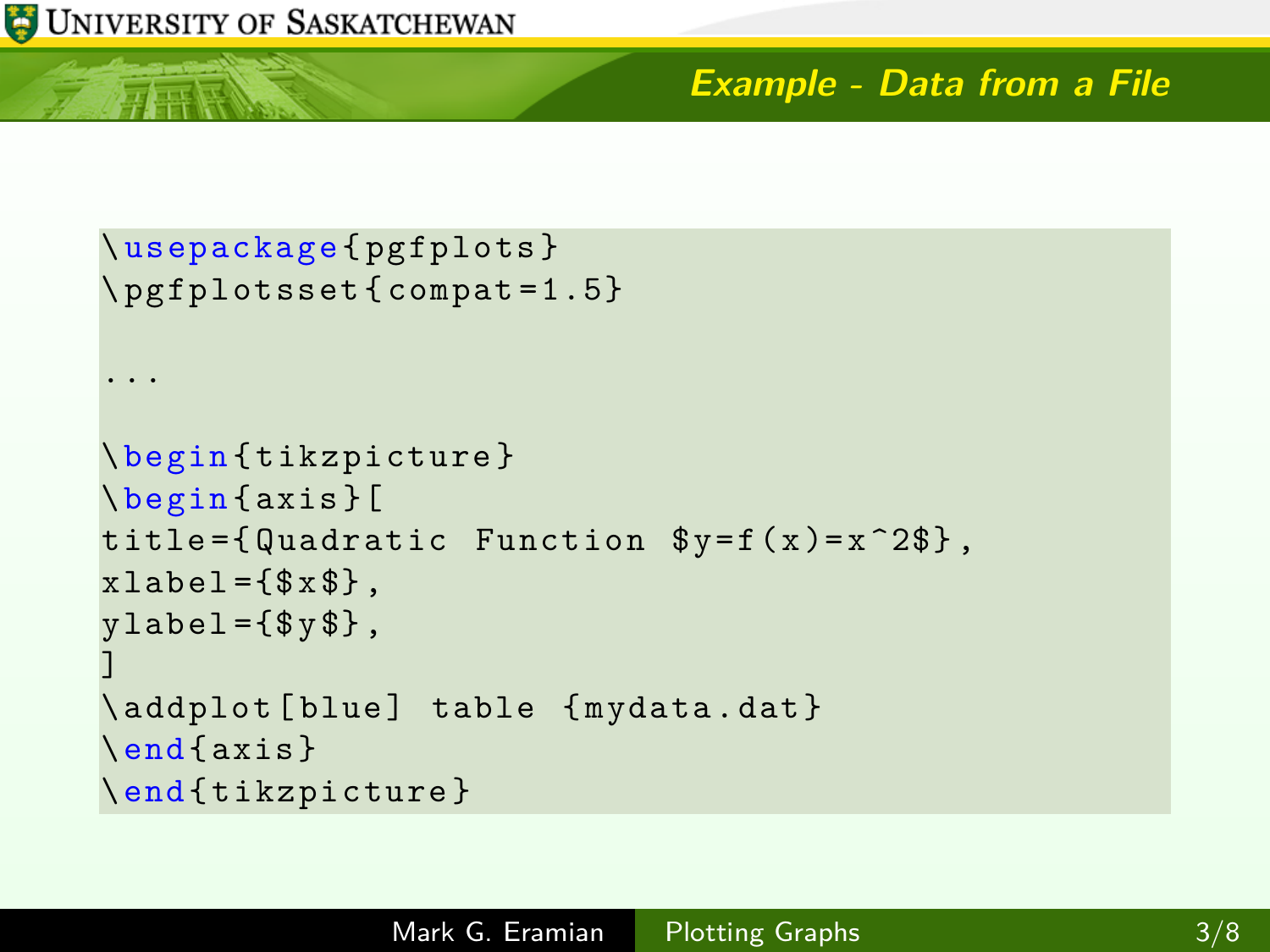小耳唇

## **Example - Data From A File**

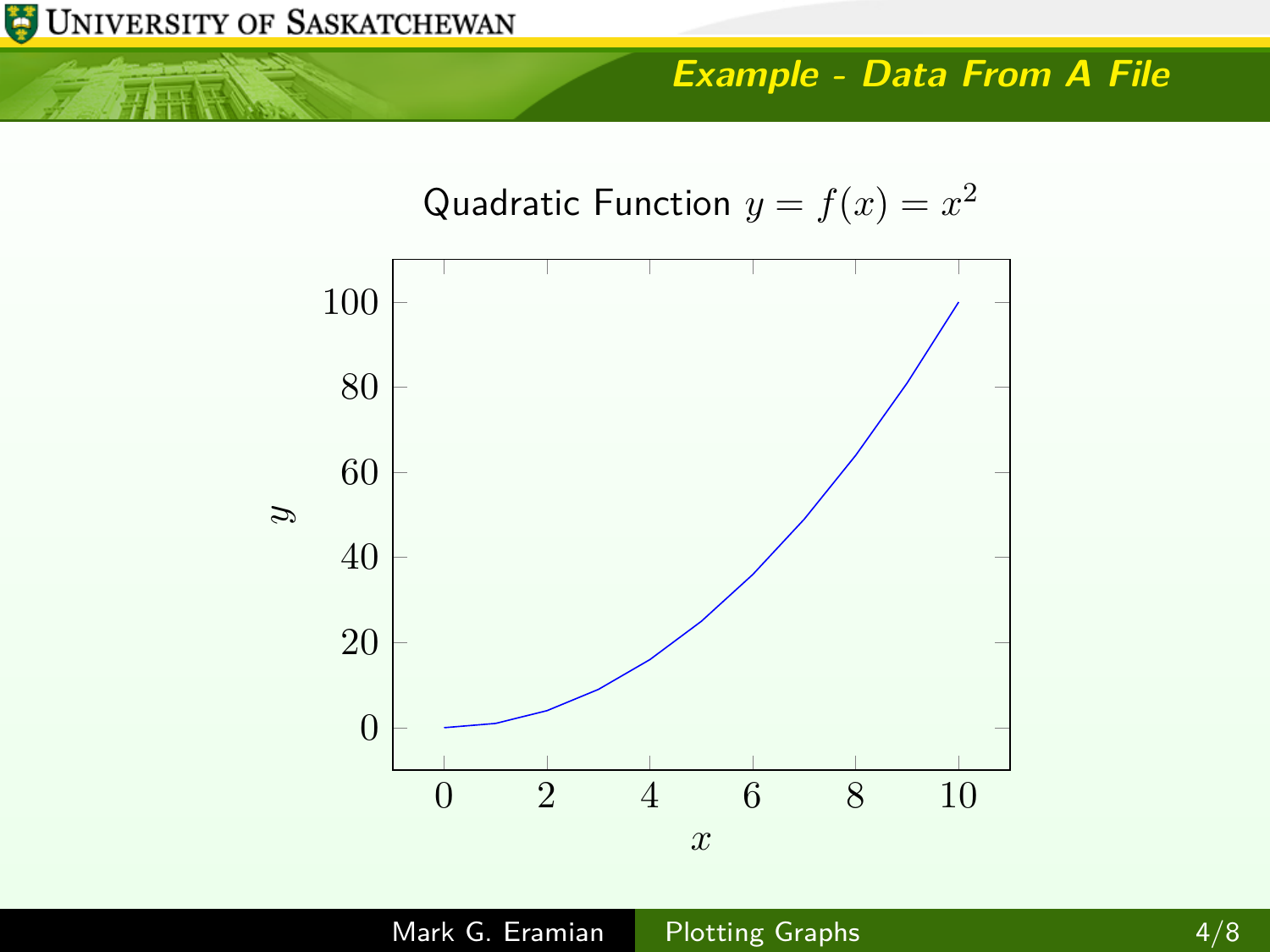仁正辰

**Example - Plot a pgfmath expression.**

```
\ begin { tikzpicture }
\ begin { axis }[
title = {4 Hz} Sine Wave},
xlabel={$x$}\,
ylabel={$y$}\,
]
\ addplot [
red ,
domain = 0:2 * pi,
samples = 100,
]
  \sin(\deg(4*x)) };
\end{ axis }
\end{ tikzpicture }
```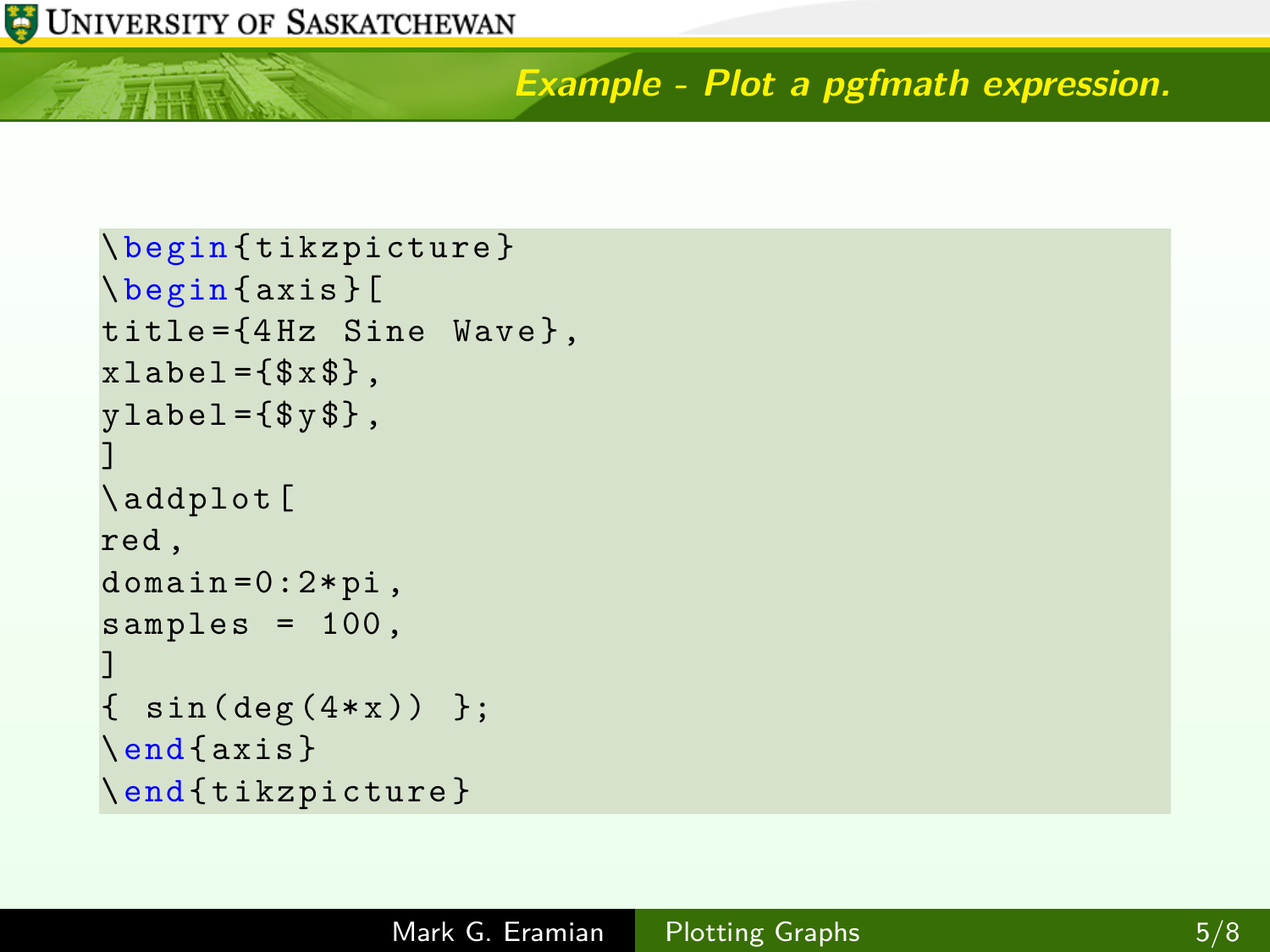

小豆属

**Example - Plot a pgfmath expression.**

4Hz Sine Wave

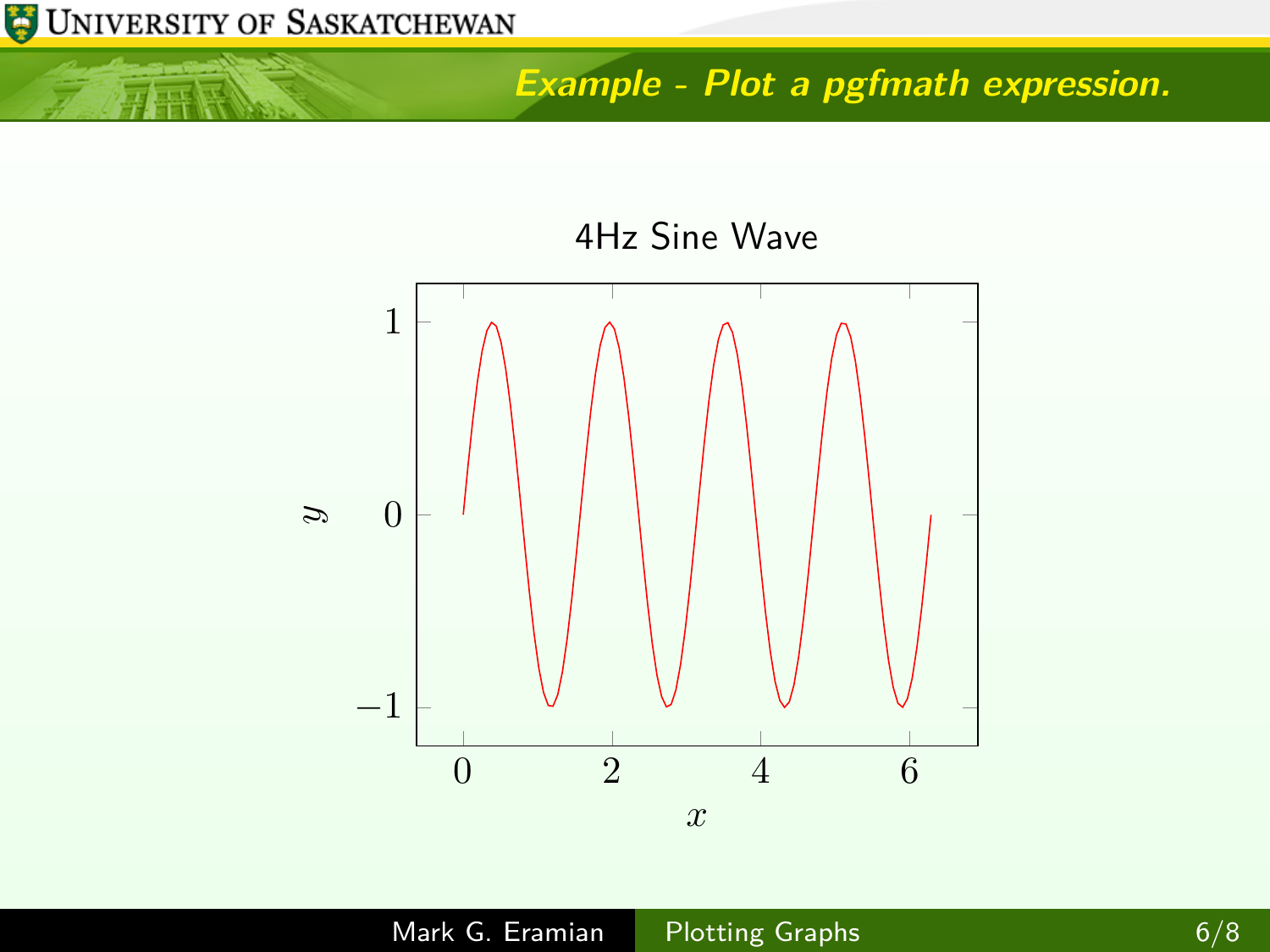**Example - Plot a pgfmath expression.**

```
\ begin { tikzpicture }
\ begin { axis }[
ybar ,
bar width =20 ,
title = {A Bar Graph},
height = .8\text{t}symbolic x coords={Dogs, Cats, Birds, Fish},
xtick = data ,
]
\ addplot [
draw=blue, fill=blue!15,
]
coordinates { ( Dogs ,15) ( Cats ,50)
( Birds ,95) ( Fish ,25) };
\end{ axis }
\end{ tikzpicture }
```